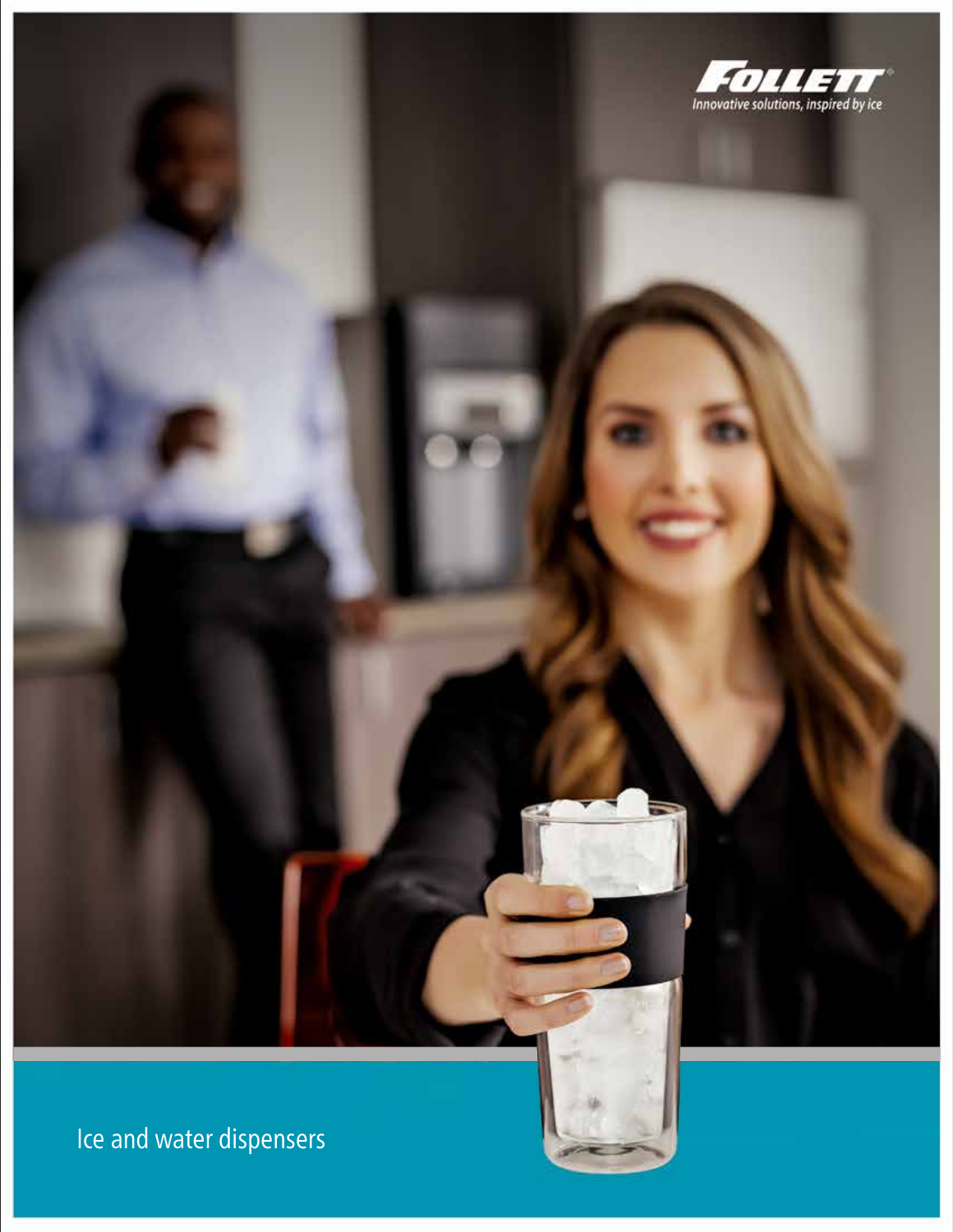# **2** | The essential amenity

### **Improve hydration**

Follett ice and water dispensers allow you to provide fresh, filtered water with the added benefit of Chewblet® ice.

- Studies have shown that Follett Chewblet ice is the hands‑down favorite ice type\*
- Chewblet ice provides a low cost amenity to support employee hydration and workplace satisfaction to reduce fatigue, increase mental acuity and enhance overall well‑being
- Ice makes everything taste better water, tea, coffee, soda and flavor packets
- Water delivered by a Follett ice and water dispenser has a clean taste when it's filtered to eliminate chlorine, off‑tastes and odors



# Sanitary dispensing

#### **Reduce cross-contamination**

Help prevent the spread of germs and bacteria by eliminating ice machines that require scooping by hand. Follett's capacitive touch, lever and SensorSAFE™ dispensing options ensure that ice goes directly into the cup, untouched until it is consumed. All Follett dispensers are certified by NSF International, the public health and safety organization.

### **Agion® antimicrobial product protection**

All dispensers have Agion antimicrobial product protection1 in the critical ice and water contact components to inhibit the growth of bacteria, mold and fungi on treated surfaces.

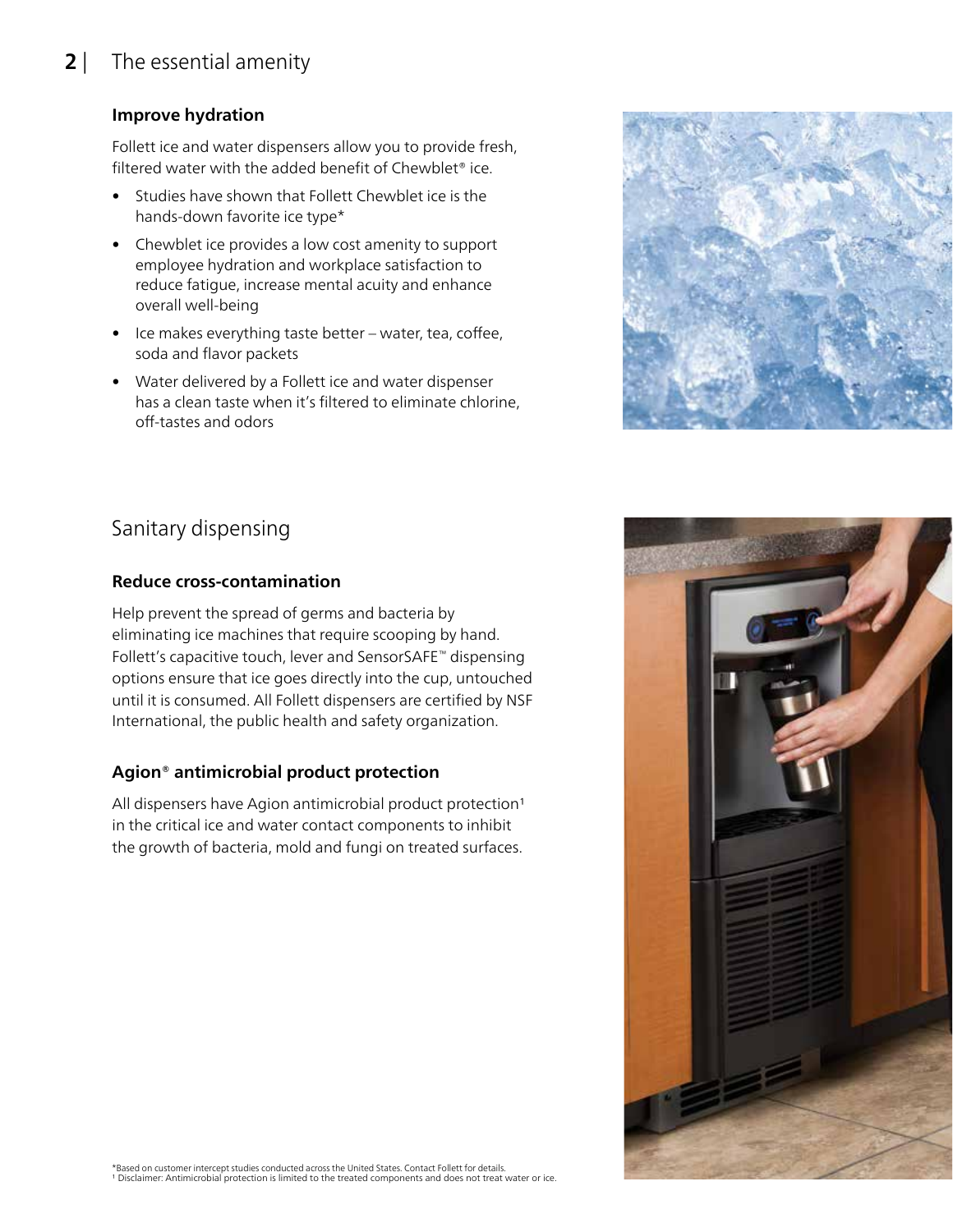#### **7 and 15 Series ice and water dispensers**

Sleek, compact Follett ice and water dispensers help renew office aesthetics. They perfectly complement your environment to meet the ice and water needs of your facility.

- 7 and 15 Series are available in countertop and freestanding models
- 7 Series is also available in an undercounter model that can easily replace other undercounter ice machines that require using a scoop
- 7 Series countertop model can be placed on a counter underneath standard wall mounted cabinets with 18.00" (45.72 cm) clearance
- All 7 and 15 Series models feature a drainless design that makes installation and maintenance easy

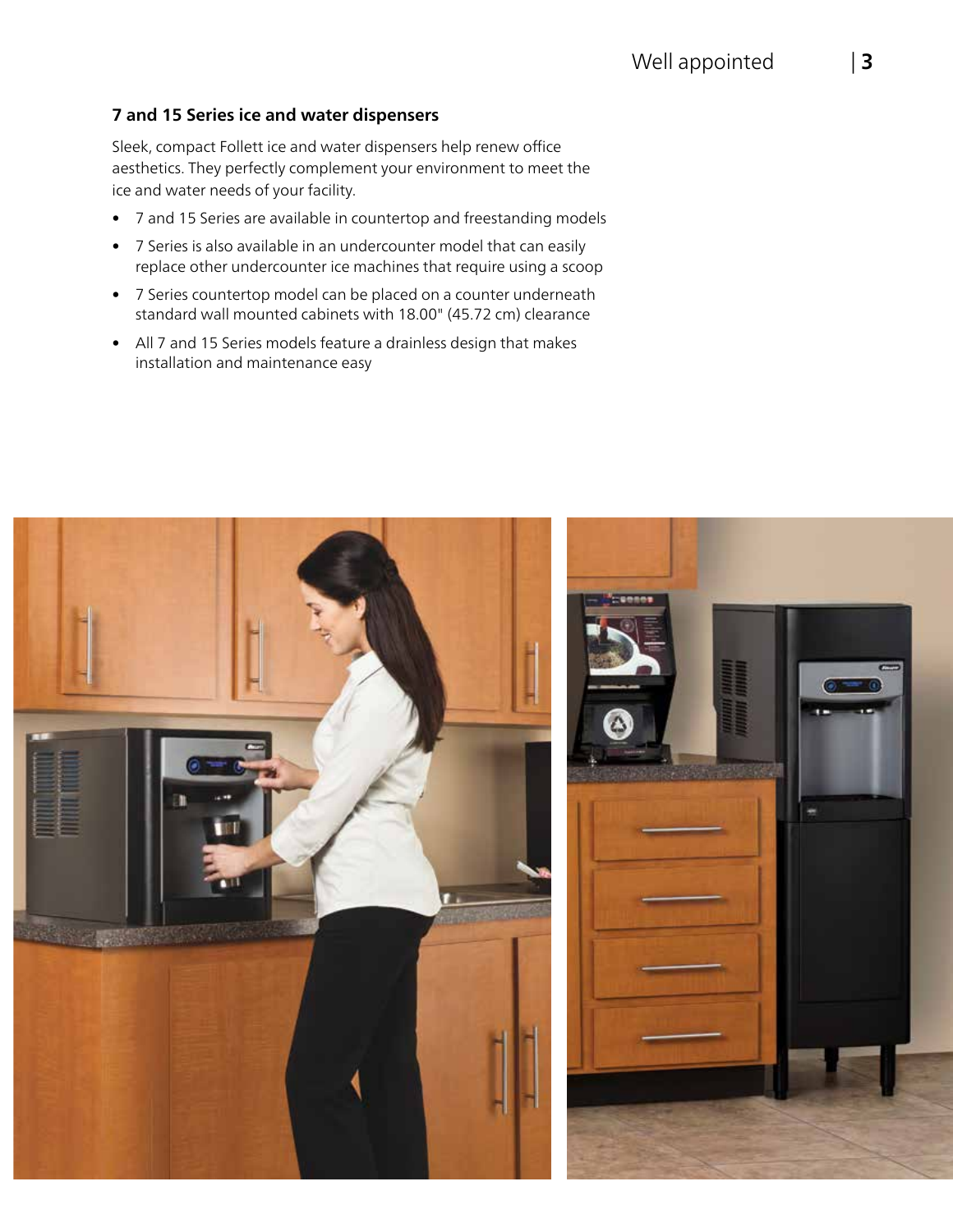### **Symphony Plus™ ice and water dispensers**

The attractive new styling and increased ice production capability of the Symphony Plus is a perfect fit for higher use areas. Countertop, wall hung and freestanding models are available.

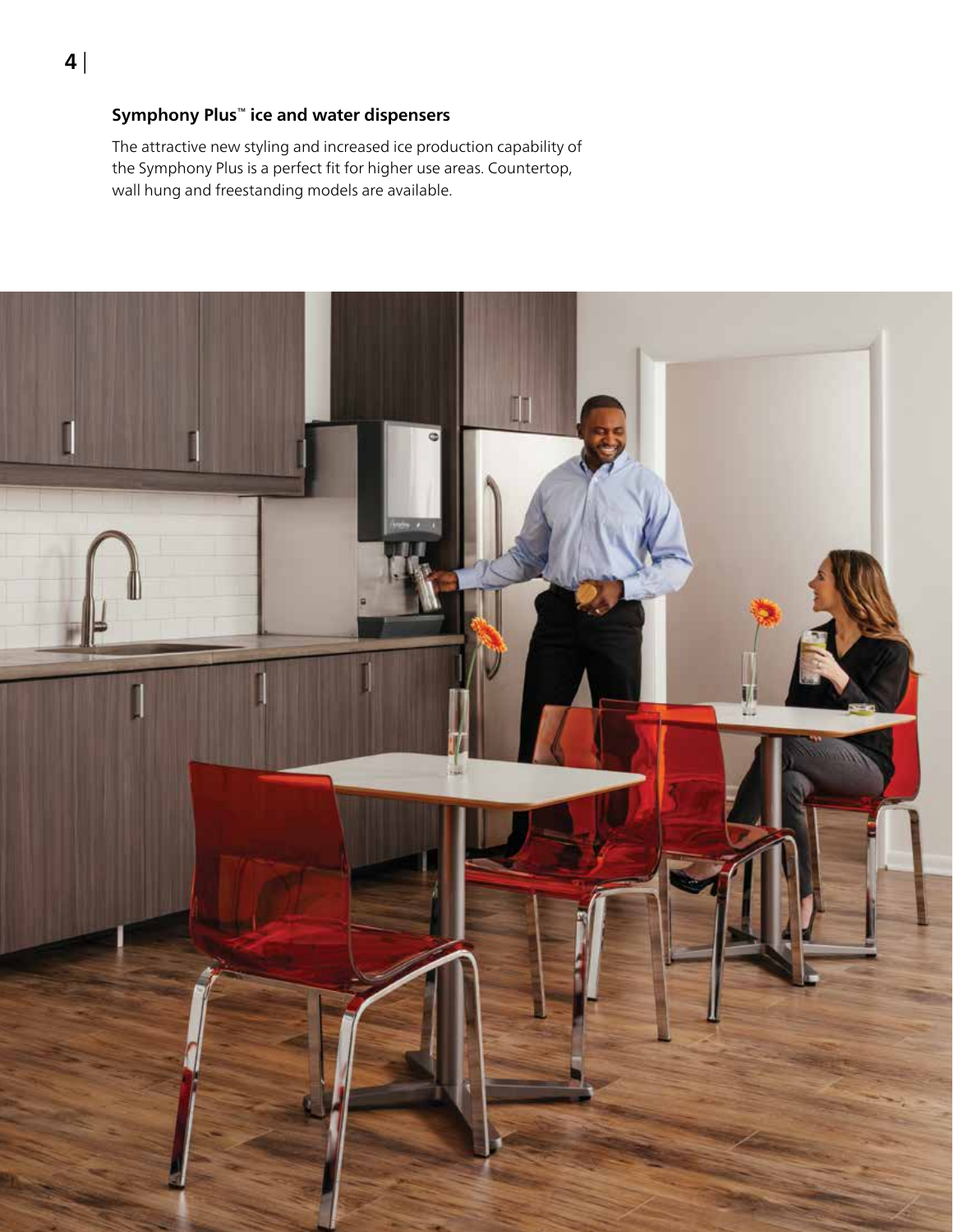#### **Vision™ ice and water dispenser with undercounter ice storage**

Minimize the amount of visible equipment to make a stunning impact. Up to 150 lb (68.1 kg) of ice storage can be hidden below the counter. A Satellite‑fill™ / RIDE® ice machine can be added to automatically fill the dispenser.



#### **Flexible – Satellite-fill / RIDE**

Follett dispensers have various ice machine options that include integral, removable, and RIDE technology. Our patented RIDE remote ice delivery equipment allows you to locate the ice machine up to 75' (22.9 m) away from the dispenser. The ice machine can even be mounted under a counter.

## Energy efficiency

#### **Sustainability**

Reduce your carbon footprint – The ice machine in a Follett dispenser uses up to 50% less electricity and up to 70% less water to produce ice than similar sized cube-type ice machines typically found in employee refreshment areas.

Follett air-cooled ice and water dispensers meet the Consortium for Energy Efficiency (CEE) Tier 2 specifications for highly efficient ice machines. And all 7 and 15 Series as well as select Symphony Plus ice-only dispensers are ENERGY STAR® certified.

Symphony Plus also introduces Quiet Night™ sleep mode, setting a new standard for "quiet" operation and reducing energy use by limiting ice machine cycling, especially overnight and on weekends.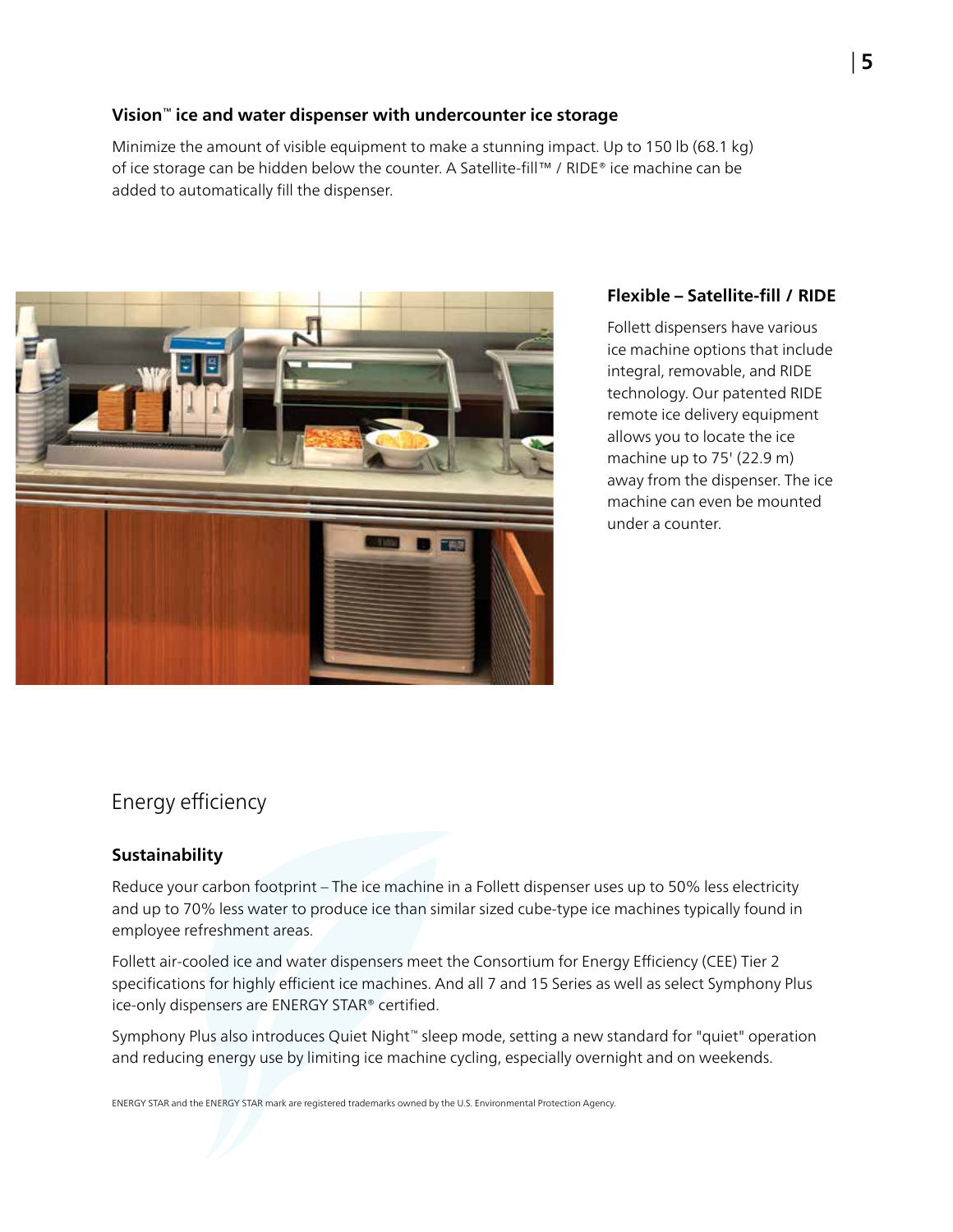# **6** | Service

#### **Outstanding service and support**

Industry professionals often specify Follett ice and water dispensers because of our exceptional service and support program.

- 7 and 15 Series two-year full parts and labor warranty and a five-year warranty on compressor parts
- Symphony Plus (12, 25, 50 and 110) three-year full parts and labor warranty and a five-year warranty on compressor parts
- Toll free, factory direct technical support
- Free technical service seminars
- Comprehensive manuals and free videos

#### **Installation**

Follett ice and water dispensers are dependable, easy to install, and easy to maintain. Most models are self-contained, single units with no assembly required; just provide a water line, a drain and electric. And the 7 and new 15 Series dispensers do not even require a drain!

#### **Cleaning**

Keeping your Follett ice and water dispenser in top working order has never been easier. Each dispenser has been designed with a cleaning system to minimize the necessary steps required to thoroughly clean and sanitize the ice machine and dispensing components.



## Our commitment to quality

#### **Built to last**

Our commitment to quality performance is carefully managed in every aspect of our product including design, sourcing, manufacturing, testing, shipping; and customer service and support.

Follett ice and water dispensers are known for quality construction, durability and longevity.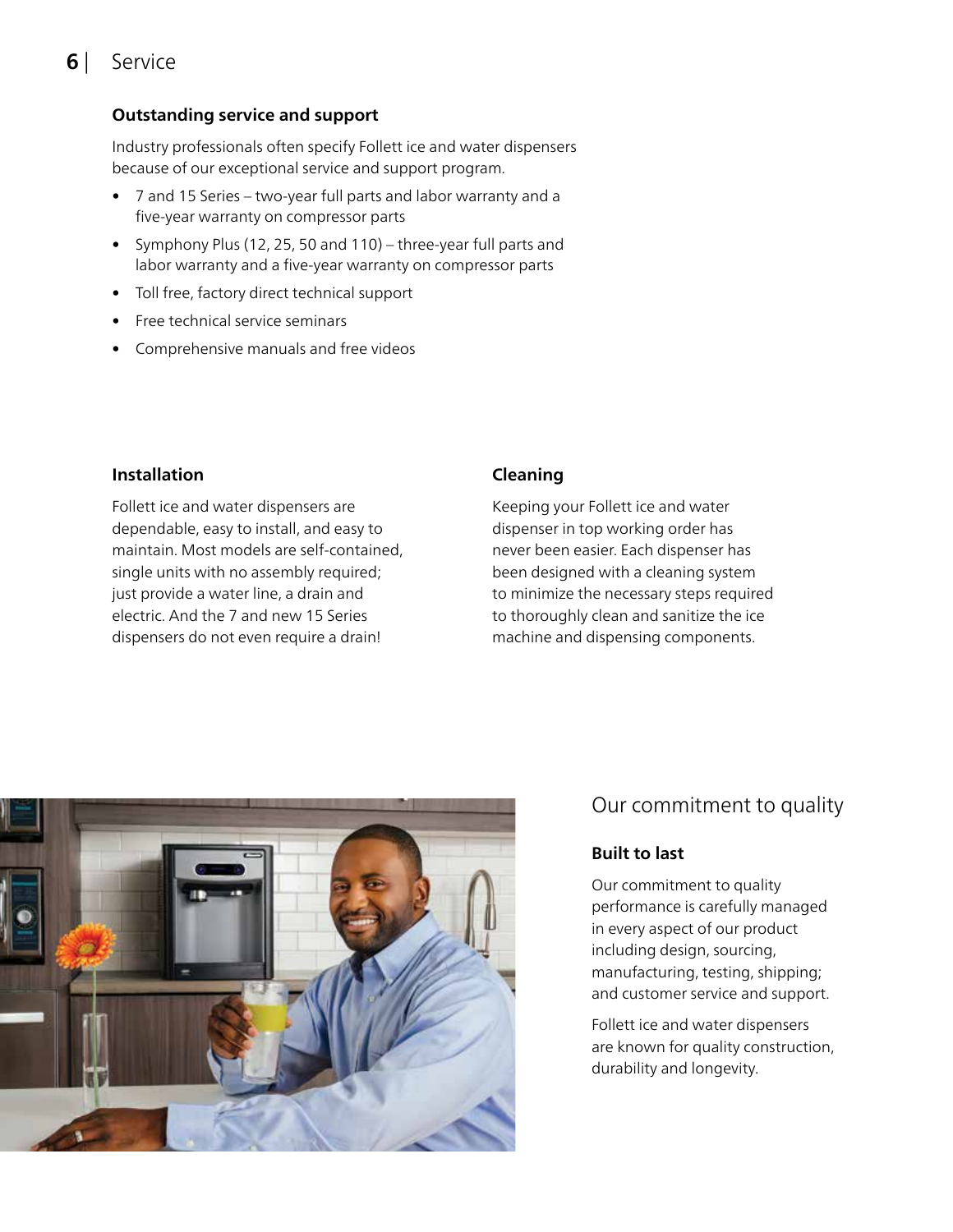### **The industry's largest selection that combines stylish design with durability**

Follett offers the industry's largest selection of feature-rich ice and water dispensers with more than 35 models to meet your ice production requirements.

#### **7 and 15 Series**

#### **7 Series**

7 lb ice storage capacity ice-only or ice and water dispenser (ice and water shown) capacitive touch dispensing integral air-cooled 100 lb/day ice machine







countertop (7CI100A)

undercounter (7UC100A shown)

freestanding (7FS100A)

**15 Series**

15 lb ice storage capacity ice-only or ice and water dispenser (ice and water shown) capacitive touch dispensing integral air-cooled 100 lb/day ice machine





countertop (15CI100A)

freestanding (15FS100A)

| 7 and 15 Series – Ice supply guide for employee refreshment |                             |                                    |                        |                              |                          |  |  |  |
|-------------------------------------------------------------|-----------------------------|------------------------------------|------------------------|------------------------------|--------------------------|--|--|--|
| Model<br>series                                             | Storage capacity<br>(lb/kg) | Ice production<br>per hour (lb/kg) | Office size<br>served* | lb/kg of ice<br>(7AM to 5PM) | Servings<br>(7AM to 5PM) |  |  |  |
|                                                             | 7/3.2                       | 4.5/2.0                            | up to $25$             | 49/22                        | 140                      |  |  |  |
| 15                                                          | 15/6.8                      | 4.5/2.0                            | up to $50$             | 57/26                        | 160                      |  |  |  |

\* Calculation depends on daily usage patterns, # of people who use ice, cup size, climate, other uses for ice (e.g. filling pitchers for meetings) and assumes 6 ounces (177 ml) of ice per cup in a 16 ounce (473 ml) cup.